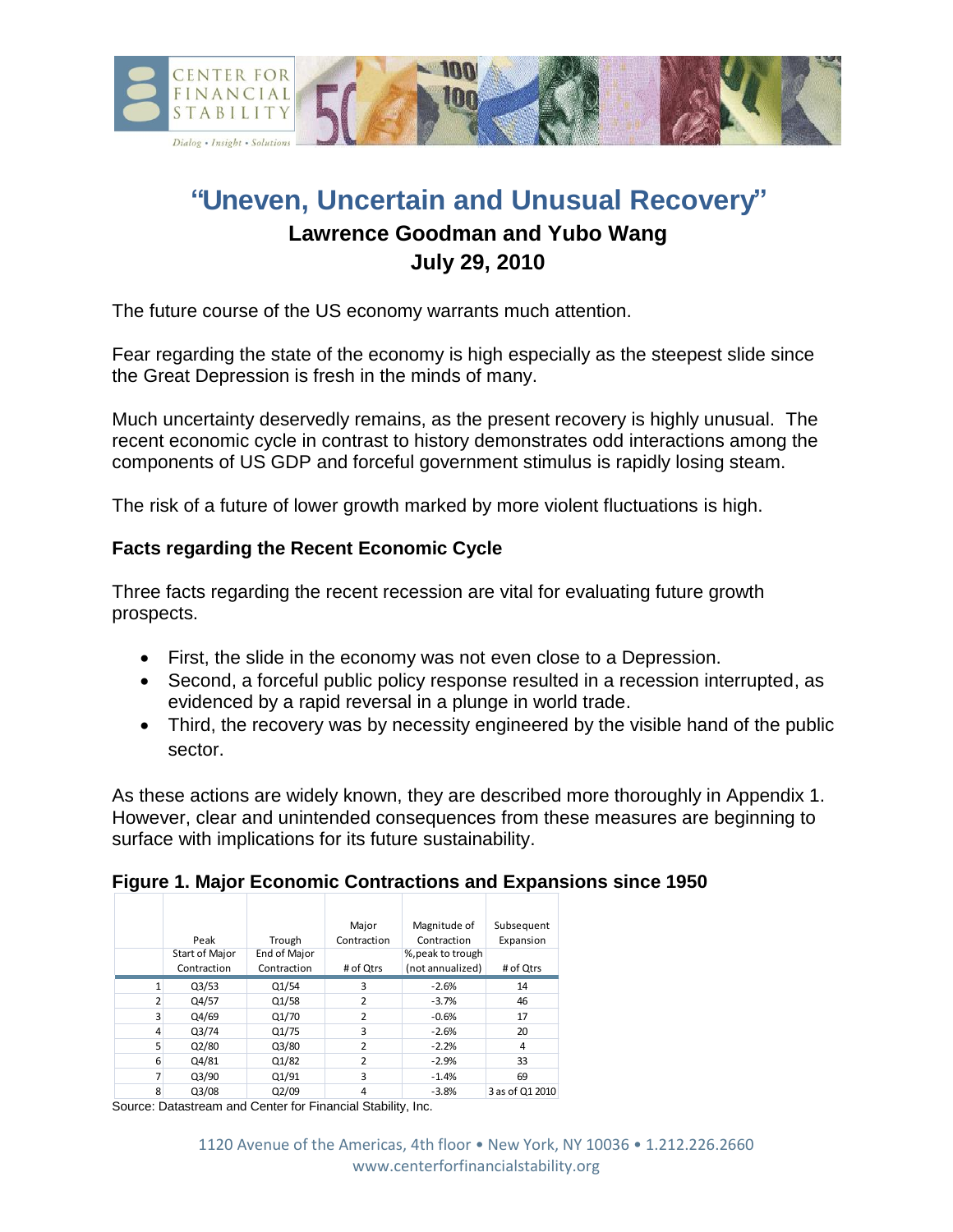

#### **Uncertainty: Consequence from the Visible Hand Led Recovery**

Although the path of the overall recovery is normal by historical standards, all is not well. An index of real GDP in the current cycle vis-a-vis the past cycle average back to 1950 highlights a mundane recovery of the overall economy almost in perfect synch with prior cycles. However, the components of GDP are uniformly demonstrating extremely uneven growth across sectors - which likely signal uncertainty, a fragile recovery, and potential for mini booms and busts.



#### **Figure 2. Present Recovery Tracks History**

*Uneven Recovery* - The drivers of GDP or components in the national income accounts are demonstrating unusual patterns or a profound degree of unevenness (see Figure 3). In the first three quarters of the present recovery, the components of GDP are more jumpy and agitated than usual based on cross-sectional standard deviation of the component growth of the national income accounts during recoveries.

By this measure, the recent expansion represents the second most uneven or uncertain recovery since 1950. The standard deviation coincident with the first three quarters of positive growth in this cycle is a whopping 7.1% relative to 6.1-6.3% coincident with the last double dip in the early 1980s. In fact, adjustment for the impact of the termination of the Korean War in 1953 would readily place the recent recovery as the most uneven and uncertain or least stable. The most uneven recovery occurred in the aftermath of the Korean War, when government spending contracted a cumulative 6.4% in the first three quarters of the recovery. In contrast, the government spending continued after the post Vietnam War recession in 1975 with a cumulative advance of 1.8% in the first three quarters of expansion.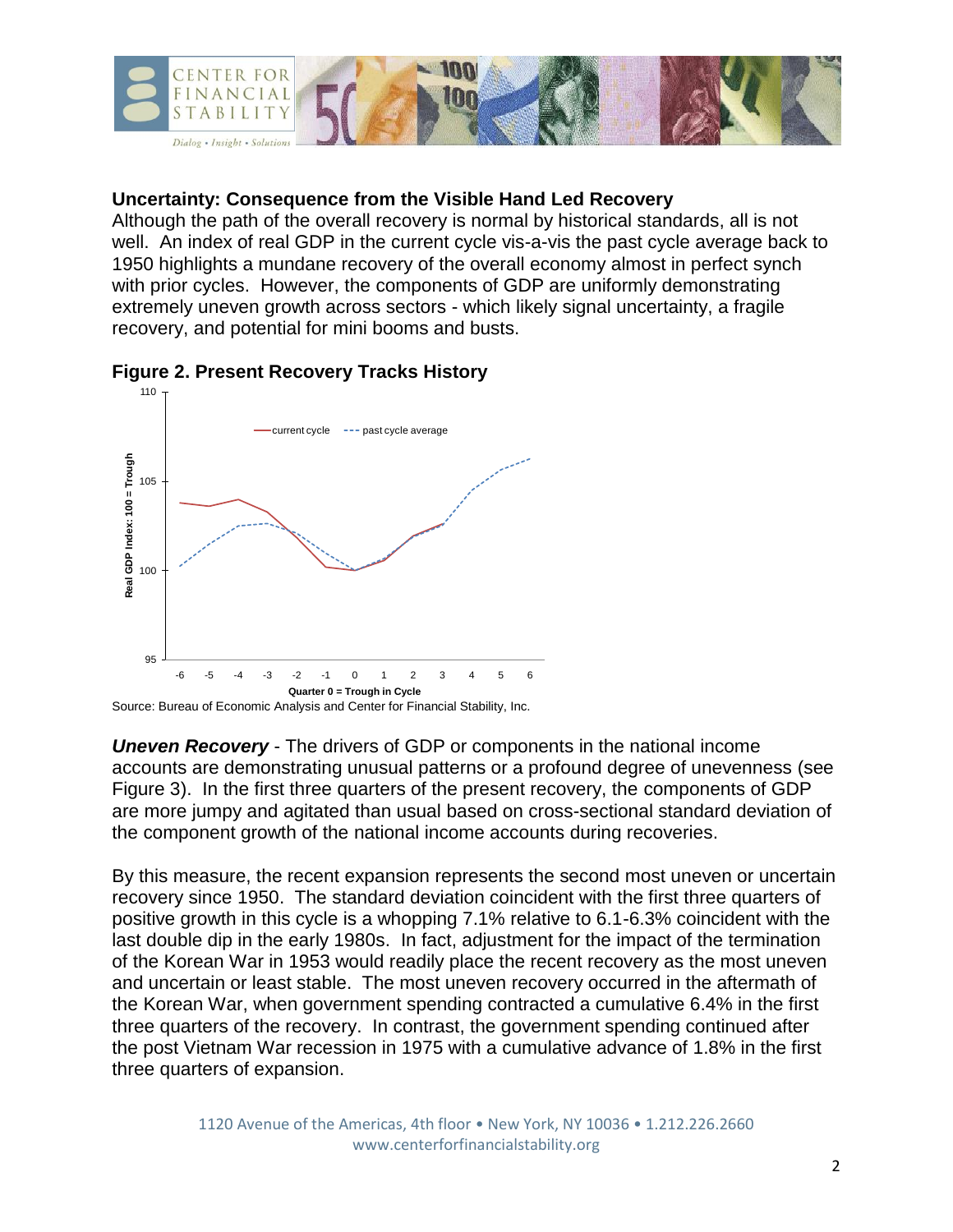



**Figure 3. Unstable Recovery Raises Fears of Double Dip**

*Risk to Lower Future Growth* - The uneven and uncertain recovery likely reflects large and lumpy policy responses as well as uncertainty in the private sector regarding the longevity of the expansion. For example, a sharp expansion in public spending or provision of temporary incentives will likely be perceived as unsustainable and limit the response of the private sector to new investments and expand payrolls.





Source: Bureau of Economic Analysis and Center for Financial Stability, Inc.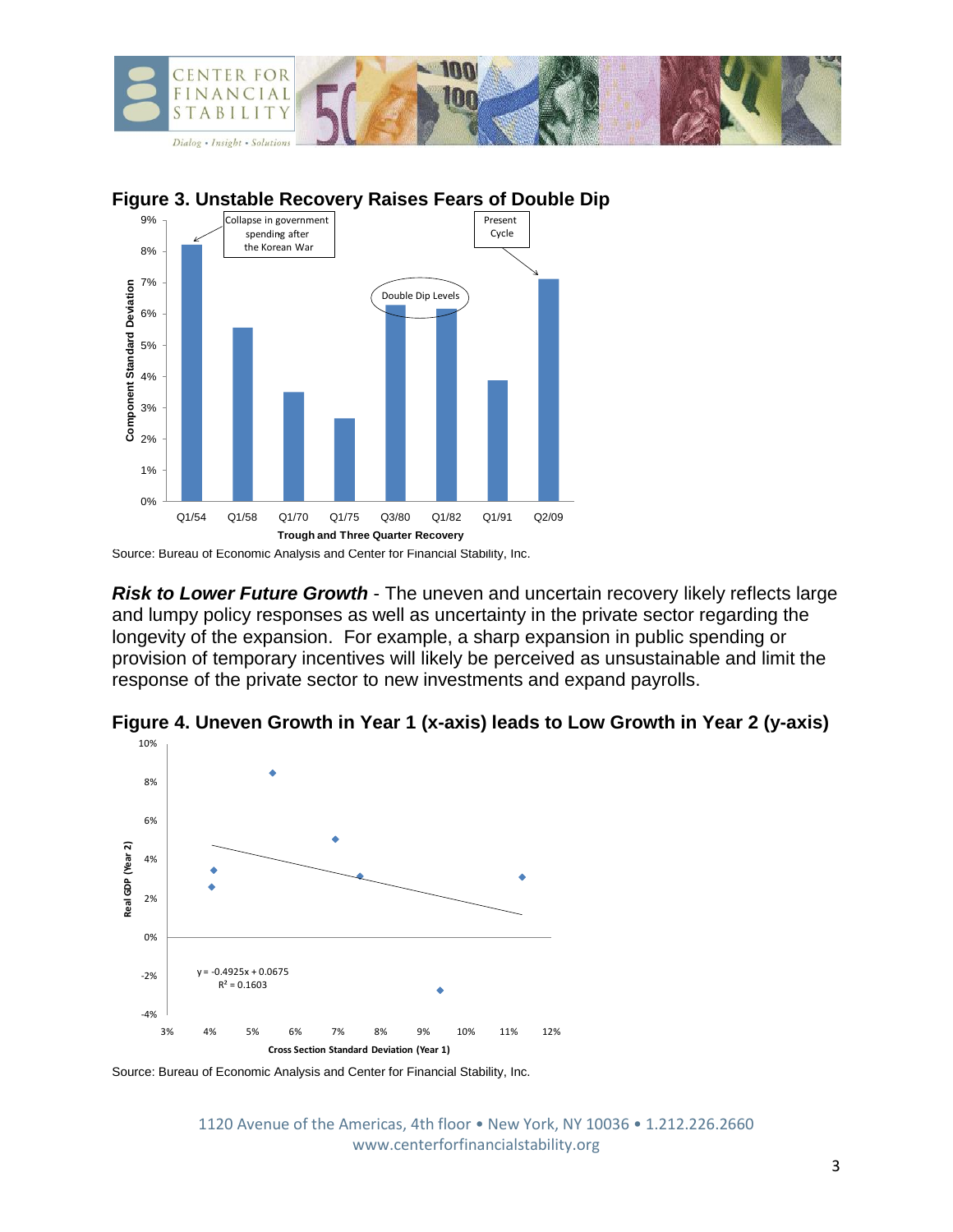

The expectation that an uneven initial recovery or uncertainty (as represented by volatility on the x-axis below) reduces future growth seems highly plausible as represented by Figure 4. High degrees of uncertainty during the first three quarters of expansion after recessions underscore the potential for lower overall GDP growth in subsequent quarters (y-axis) based on analysis dating back to 1950. The statistical properties improve with the exclusion of the recession after the Korean War.

*Gyrating Government Spending* - Lastly, government stimulus in the present cycle is extremely volatile. The government response to the crisis was early and aggressive. Public spending surged as the economy was entering recession or well before pump priming usually begins, as represented in Figure 5. Likewise, the pattern of government behavior was very different. Typically, government spending increases gradually coincident with the recession via automatic stabilizers. In the present episode, the government acted forcefully and early with the impact beginning to fade.



#### **Figure 5. Government: Present versus Average Fluctuations**

Source: Bureau of Economic Analysis and Center for Financial Stability, Inc.

The public response is also highly unusual in this crisis with the reduction in state spending beginning to restrain the overall fiscal impact of Federal stimulus. For example, the overall contribution of the public sector to growth has been negative beginning in Q4 2009 and persisting for two consecutive quarters. Despite the overall negative contribution to growth by the public sector, the Federal government continues to contribute to overall growth via stimulus. State and local governments forced to restrain spending are actually creating a drag on the economy with the overall impact negating expansion of Federal spending.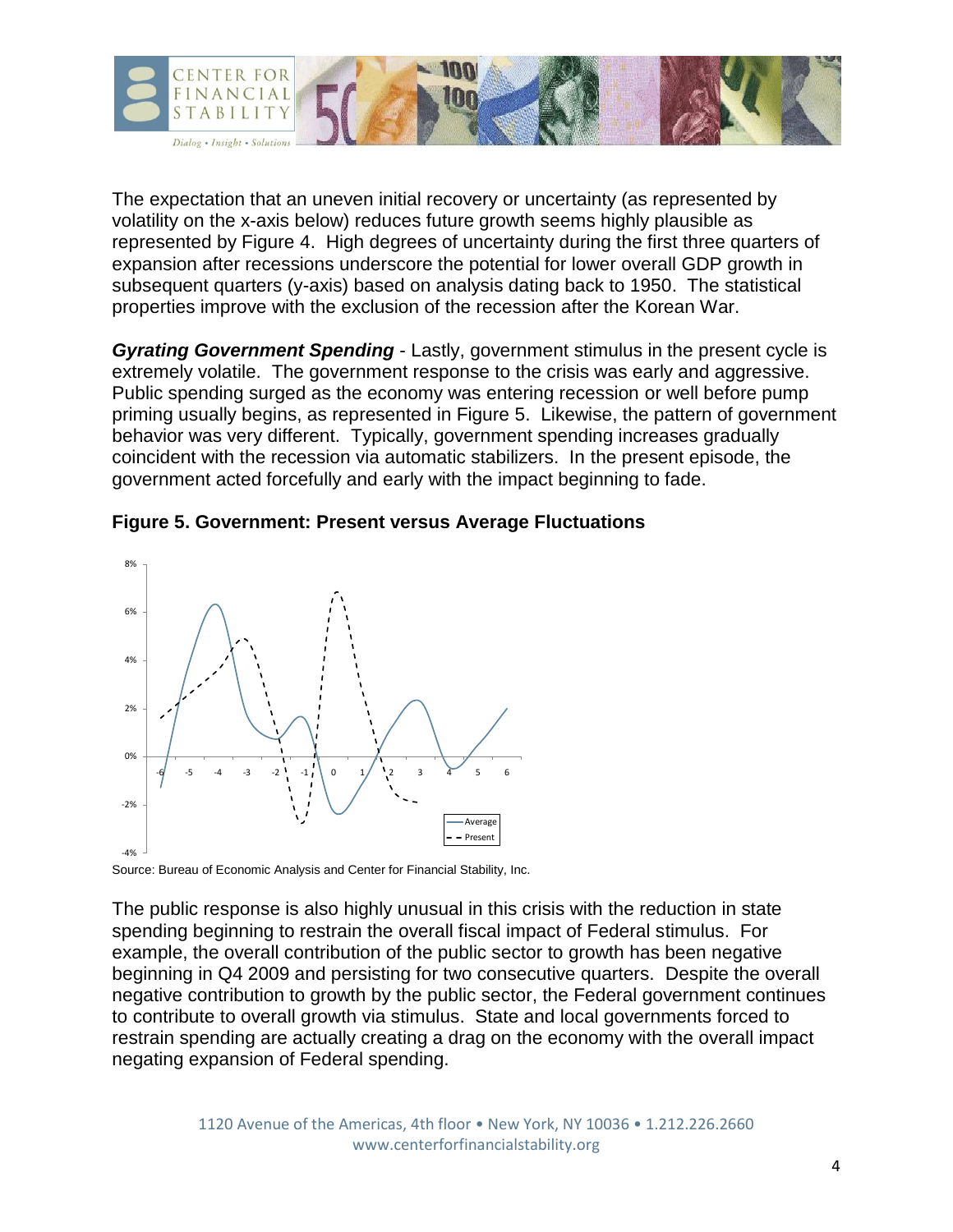

#### **Conclusion**

The nature of the present recovery is highly unusual. Volatile and uneven interactions among the drivers of GDP threaten a future of weak growth characterized by wide fluctuations and risk of a double dip.

Officials should act to remove uncertainty, deepen confidence in the private sector, and develop a self-sustaining recovery.

|  |  |  | Figure 6. Real GDP with Drain from State and Local Governments |
|--|--|--|----------------------------------------------------------------|
|  |  |  |                                                                |

| 2.2%<br>Gross Domestic Product<br>$-6.4%$<br>$-0.7%$<br>5.6%<br>$-5.4%$<br>2.7%<br>2.8%<br><b>Personal consumption</b><br>$-3.1%$<br>0.6%<br>$-0.9%$<br>1.6%<br>Durable goods<br>3.9%<br>$-20.3%$<br>$-5.6%$<br>20.4%<br>0.4%<br>Nondurable goods<br>1.9%<br>$-4.9%$<br>$-1.9%$<br>1.5%<br>4.0%<br>Services<br>0.8%<br>0.5%<br>$-0.3%$<br>0.2%<br>1.0%<br><b>Private investment</b><br>$-24.2%$<br>$-23.7%$<br>4.9%<br>46.1%<br>16.3%<br>$-50.5%$<br><b>Fixed investment</b><br>$-20.2%$<br>$-1.3%$<br>5.0%<br>$-39.0%$<br>$-12.5%$<br>Non-residential<br>5.3%<br>$-19.4%$<br>$-39.2%$<br>$-9.6%$<br>$-5.9\%$<br>$-7.2%$<br>$-43.6%$<br>$-18.4%$<br>$-18.1%$<br>Structures<br>$-17.3%$<br>Equipment and software<br>19.0%<br>$-25.9%$<br>$-36.4%$<br>$-4.9%$<br>1.5%<br>Residential<br>3.7%<br>$-23.2%$<br>$-38.2%$<br>$-23.2%$<br>18.9%<br>$-139.2$<br>$-160.2$<br>$-19.7$<br><b>Inventories</b><br>$-37.4$<br>$-113.9$<br>Net exports (G&S)<br>$-4.1%$<br>17.8%<br>22.8%<br><b>Exports</b><br>$-19.5%$<br>$-29.9%$<br>Goods<br>$-6.3%$<br>34.1%<br>$-25.5%$<br>$-36.9%$<br>24.6%<br>Services<br>$-4.3%$<br>$-13.6%$<br>0.2%<br>5.6%<br>2.7%<br>21.3%<br>15.8%<br>$-16.7%$<br>$-36.4%$<br>$-14.7%$<br><b>Imports</b><br>Goods<br>$-19.6%$<br>$-41.0%$<br>$-16.5%$<br>25.1%<br>20.3%<br>Services<br>$-0.9%$<br>7.0%<br>$-1.8%$<br>$-11.5%$<br>$-7.5%$<br>1.2%<br>$-2.6%$<br>6.7%<br>2.7%<br>$-1.3%$<br>$-1.9%$<br>Government consumption & invest<br>6.5%<br>11.4%<br>$0.0\%$<br>$1.2\%$<br><b>Federal</b><br>$-4.3%$<br>8.0%<br>National defense<br>3.8%<br>$-5.1%$<br>14.0%<br>8.4%<br>$-3.6%$ |            | Q408  | Q109    | Q <sub>2</sub> 09 | Q309 | Q409 | Q1 10 |
|--------------------------------------------------------------------------------------------------------------------------------------------------------------------------------------------------------------------------------------------------------------------------------------------------------------------------------------------------------------------------------------------------------------------------------------------------------------------------------------------------------------------------------------------------------------------------------------------------------------------------------------------------------------------------------------------------------------------------------------------------------------------------------------------------------------------------------------------------------------------------------------------------------------------------------------------------------------------------------------------------------------------------------------------------------------------------------------------------------------------------------------------------------------------------------------------------------------------------------------------------------------------------------------------------------------------------------------------------------------------------------------------------------------------------------------------------------------------------------------------------------------------------------------------------------------------------------------------------|------------|-------|---------|-------------------|------|------|-------|
|                                                                                                                                                                                                                                                                                                                                                                                                                                                                                                                                                                                                                                                                                                                                                                                                                                                                                                                                                                                                                                                                                                                                                                                                                                                                                                                                                                                                                                                                                                                                                                                                  |            |       |         |                   |      |      |       |
|                                                                                                                                                                                                                                                                                                                                                                                                                                                                                                                                                                                                                                                                                                                                                                                                                                                                                                                                                                                                                                                                                                                                                                                                                                                                                                                                                                                                                                                                                                                                                                                                  |            |       |         |                   |      |      |       |
| 3.0%<br>12.0%<br>3.9%<br>1.4%<br>$-0.5%$<br>2.2%<br>$-15.5%$<br>11.4%<br>$-10.3%$<br>41.2<br>11.3%<br>14.3%<br>5.0%<br>14.8%<br>16.6%<br>7.3%<br>1.0%                                                                                                                                                                                                                                                                                                                                                                                                                                                                                                                                                                                                                                                                                                                                                                                                                                                                                                                                                                                                                                                                                                                                                                                                                                                                                                                                                                                                                                            |            |       |         |                   |      |      |       |
|                                                                                                                                                                                                                                                                                                                                                                                                                                                                                                                                                                                                                                                                                                                                                                                                                                                                                                                                                                                                                                                                                                                                                                                                                                                                                                                                                                                                                                                                                                                                                                                                  |            |       |         |                   |      |      |       |
|                                                                                                                                                                                                                                                                                                                                                                                                                                                                                                                                                                                                                                                                                                                                                                                                                                                                                                                                                                                                                                                                                                                                                                                                                                                                                                                                                                                                                                                                                                                                                                                                  |            |       |         |                   |      |      |       |
|                                                                                                                                                                                                                                                                                                                                                                                                                                                                                                                                                                                                                                                                                                                                                                                                                                                                                                                                                                                                                                                                                                                                                                                                                                                                                                                                                                                                                                                                                                                                                                                                  |            |       |         |                   |      |      |       |
|                                                                                                                                                                                                                                                                                                                                                                                                                                                                                                                                                                                                                                                                                                                                                                                                                                                                                                                                                                                                                                                                                                                                                                                                                                                                                                                                                                                                                                                                                                                                                                                                  |            |       |         |                   |      |      |       |
|                                                                                                                                                                                                                                                                                                                                                                                                                                                                                                                                                                                                                                                                                                                                                                                                                                                                                                                                                                                                                                                                                                                                                                                                                                                                                                                                                                                                                                                                                                                                                                                                  |            |       |         |                   |      |      |       |
|                                                                                                                                                                                                                                                                                                                                                                                                                                                                                                                                                                                                                                                                                                                                                                                                                                                                                                                                                                                                                                                                                                                                                                                                                                                                                                                                                                                                                                                                                                                                                                                                  |            |       |         |                   |      |      |       |
|                                                                                                                                                                                                                                                                                                                                                                                                                                                                                                                                                                                                                                                                                                                                                                                                                                                                                                                                                                                                                                                                                                                                                                                                                                                                                                                                                                                                                                                                                                                                                                                                  |            |       |         |                   |      |      |       |
|                                                                                                                                                                                                                                                                                                                                                                                                                                                                                                                                                                                                                                                                                                                                                                                                                                                                                                                                                                                                                                                                                                                                                                                                                                                                                                                                                                                                                                                                                                                                                                                                  |            |       |         |                   |      |      |       |
|                                                                                                                                                                                                                                                                                                                                                                                                                                                                                                                                                                                                                                                                                                                                                                                                                                                                                                                                                                                                                                                                                                                                                                                                                                                                                                                                                                                                                                                                                                                                                                                                  |            |       |         |                   |      |      |       |
|                                                                                                                                                                                                                                                                                                                                                                                                                                                                                                                                                                                                                                                                                                                                                                                                                                                                                                                                                                                                                                                                                                                                                                                                                                                                                                                                                                                                                                                                                                                                                                                                  |            |       |         |                   |      |      |       |
|                                                                                                                                                                                                                                                                                                                                                                                                                                                                                                                                                                                                                                                                                                                                                                                                                                                                                                                                                                                                                                                                                                                                                                                                                                                                                                                                                                                                                                                                                                                                                                                                  |            |       |         |                   |      |      |       |
|                                                                                                                                                                                                                                                                                                                                                                                                                                                                                                                                                                                                                                                                                                                                                                                                                                                                                                                                                                                                                                                                                                                                                                                                                                                                                                                                                                                                                                                                                                                                                                                                  |            |       |         |                   |      |      |       |
|                                                                                                                                                                                                                                                                                                                                                                                                                                                                                                                                                                                                                                                                                                                                                                                                                                                                                                                                                                                                                                                                                                                                                                                                                                                                                                                                                                                                                                                                                                                                                                                                  |            |       |         |                   |      |      |       |
|                                                                                                                                                                                                                                                                                                                                                                                                                                                                                                                                                                                                                                                                                                                                                                                                                                                                                                                                                                                                                                                                                                                                                                                                                                                                                                                                                                                                                                                                                                                                                                                                  |            |       |         |                   |      |      |       |
|                                                                                                                                                                                                                                                                                                                                                                                                                                                                                                                                                                                                                                                                                                                                                                                                                                                                                                                                                                                                                                                                                                                                                                                                                                                                                                                                                                                                                                                                                                                                                                                                  |            |       |         |                   |      |      |       |
|                                                                                                                                                                                                                                                                                                                                                                                                                                                                                                                                                                                                                                                                                                                                                                                                                                                                                                                                                                                                                                                                                                                                                                                                                                                                                                                                                                                                                                                                                                                                                                                                  |            |       |         |                   |      |      |       |
|                                                                                                                                                                                                                                                                                                                                                                                                                                                                                                                                                                                                                                                                                                                                                                                                                                                                                                                                                                                                                                                                                                                                                                                                                                                                                                                                                                                                                                                                                                                                                                                                  |            |       |         |                   |      |      |       |
|                                                                                                                                                                                                                                                                                                                                                                                                                                                                                                                                                                                                                                                                                                                                                                                                                                                                                                                                                                                                                                                                                                                                                                                                                                                                                                                                                                                                                                                                                                                                                                                                  |            |       |         |                   |      |      |       |
|                                                                                                                                                                                                                                                                                                                                                                                                                                                                                                                                                                                                                                                                                                                                                                                                                                                                                                                                                                                                                                                                                                                                                                                                                                                                                                                                                                                                                                                                                                                                                                                                  |            |       |         |                   |      |      |       |
|                                                                                                                                                                                                                                                                                                                                                                                                                                                                                                                                                                                                                                                                                                                                                                                                                                                                                                                                                                                                                                                                                                                                                                                                                                                                                                                                                                                                                                                                                                                                                                                                  |            |       |         |                   |      |      |       |
|                                                                                                                                                                                                                                                                                                                                                                                                                                                                                                                                                                                                                                                                                                                                                                                                                                                                                                                                                                                                                                                                                                                                                                                                                                                                                                                                                                                                                                                                                                                                                                                                  |            |       |         |                   |      |      |       |
|                                                                                                                                                                                                                                                                                                                                                                                                                                                                                                                                                                                                                                                                                                                                                                                                                                                                                                                                                                                                                                                                                                                                                                                                                                                                                                                                                                                                                                                                                                                                                                                                  | Nondefense | 12.6% | $-2.4%$ | 6.1%              | 7.0% | 8.3% | 1.5%  |
| <b>State &amp; local</b><br>$-2.0%$<br>3.9%<br>$-0.6%$<br>$-3.8\%$<br>$-1.6%$<br>$-2.2%$                                                                                                                                                                                                                                                                                                                                                                                                                                                                                                                                                                                                                                                                                                                                                                                                                                                                                                                                                                                                                                                                                                                                                                                                                                                                                                                                                                                                                                                                                                         |            |       |         |                   |      |      |       |

Source: Bureau of Economic Analysis and Center for Financial Stability, Inc.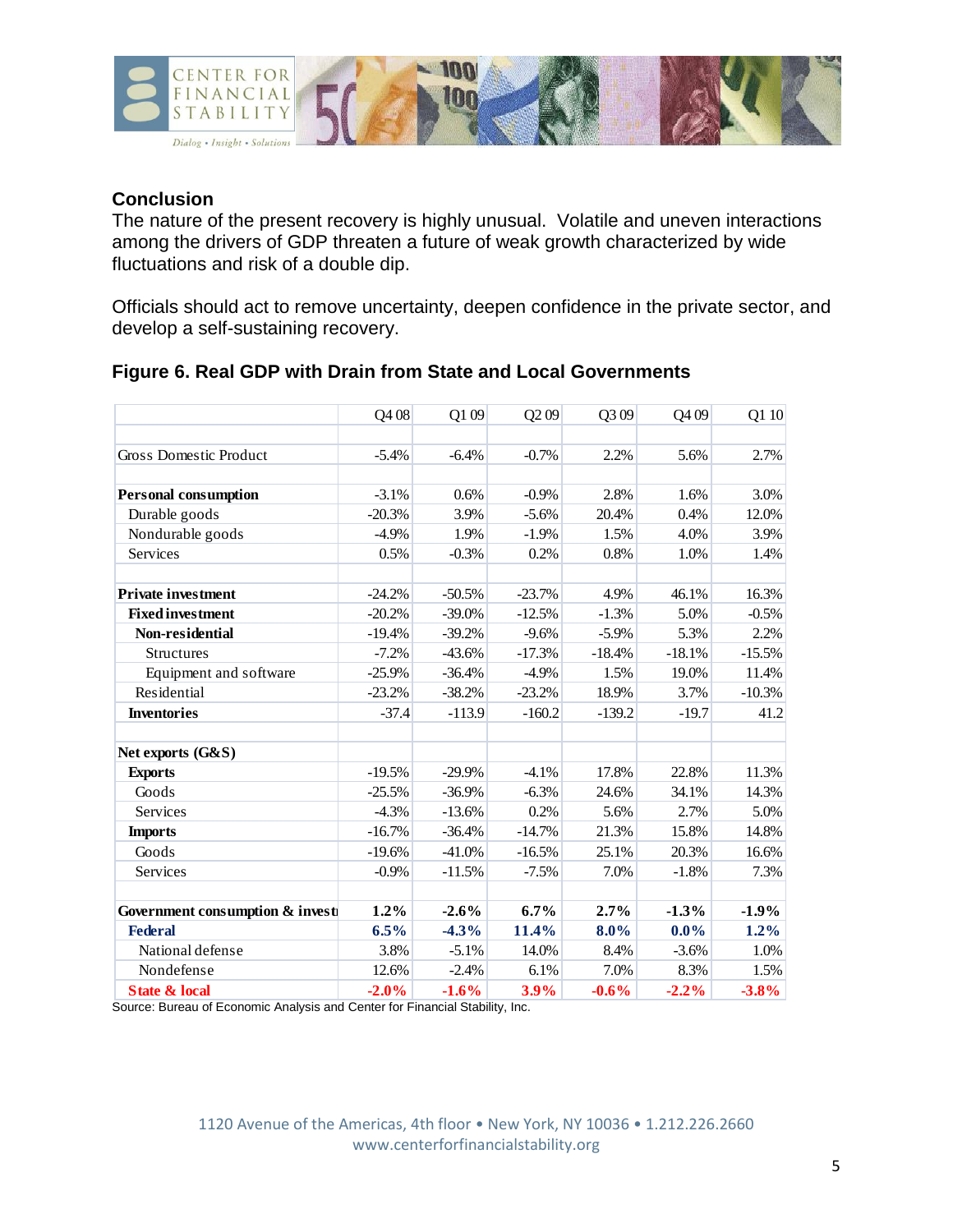

# **Appendix 1: Facts regarding the Recent Economic Cycle**

Three facts regarding the recent recession are vital for evaluating future growth prospects.

- First, the slide in the economy was not even close to a Depression.
- Second, a forceful public policy response resulted in a recession interrupted, as evidenced by a rapid reversal in a recent plunge in world trade.
- Third, the recovery was by necessity engineered by the visible hand of the public sector with implications for its future sustainability.

*Not Even Close to a Depression* - Although the recent recession was the deepest slide in output since the Great Depression, the peak-to-trough contraction was mild in comparison to the crisis witnessed in the 1930s. For example, the peak-to-trough contraction in real GDP between Q3 2008 and Q2 2009 was a scant 3.83% relative to a stunning slide of nearly 28% in real terms between 1929 and 1933. More directly, real GDP fell by 8.6% in the first calendar year of the Depression or more than double the four quarter slide witnessed coincident with the recent financial crisis.

Although the latest contraction in GDP is small in comparison with the Depression, the last recession was the longest lasting since 1950 - extending four full quarters relative to other recessions of only two or three quarters. There was only one double dip recession, which occurred in the early 1980s (see Figure 1).

*Recession Interrupted* - Public policy quickly halted the recession.

Patterns in world trade vividly illustrate this reality. World trade plunged from its peak in the summer of 2008 and bottomed in February 2009 - just as stimulus began to reliquefy markets and economies. The slide in world trade lasted for a mere seven months relative to historic slowdown of 15 to 47 months. The deterioration in trade is unusually short. In other words, the recession may have persisted for far longer in the absence of such aggressive policy moves.